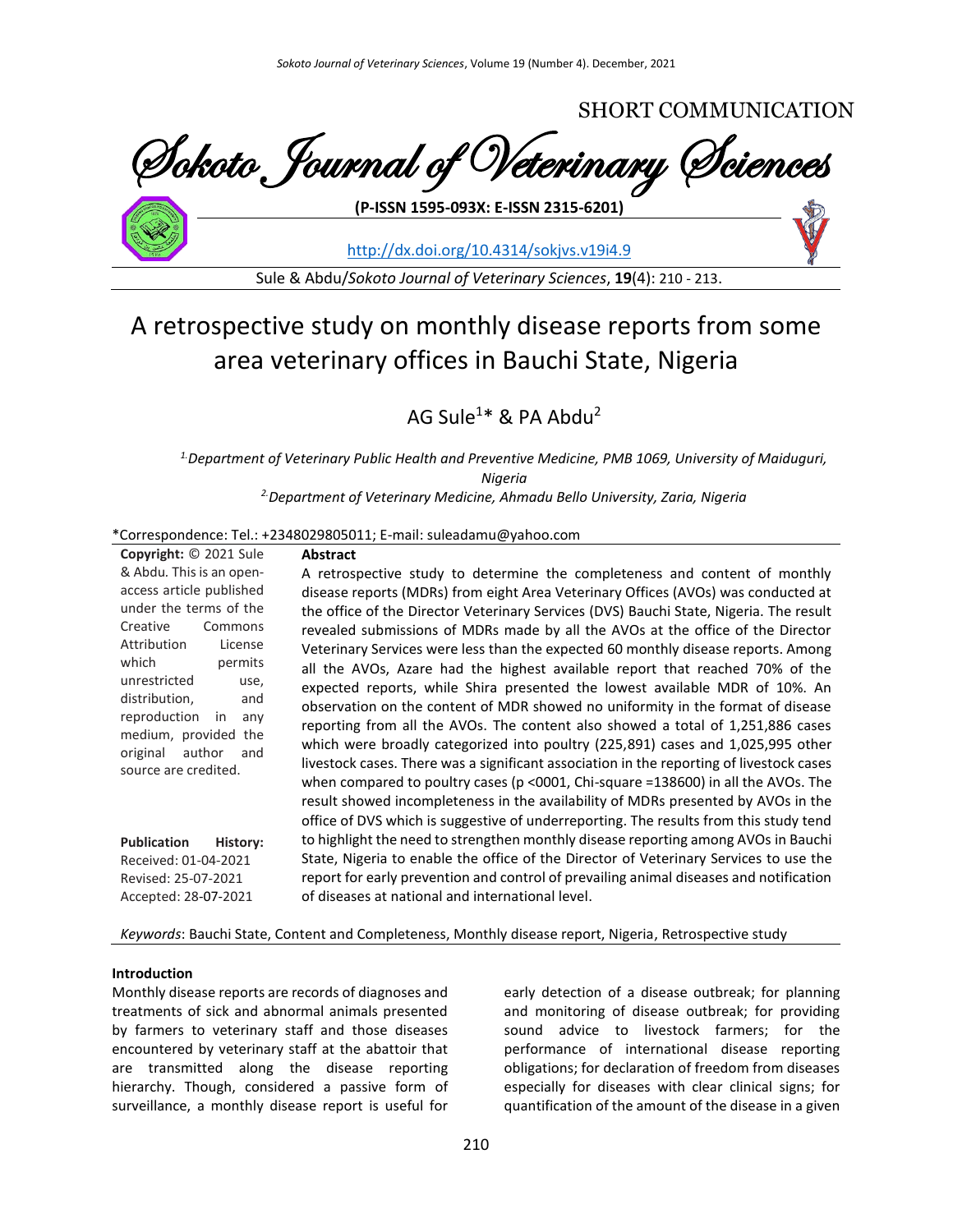population (prevalence) and for discontinuation of a control programme like vaccination following the eradication of a particular disease as was the case with Rinderpest (Roeder *et al.,* 2013). Although Animal disease reports were among the mandatory duties of States in Nigeria, a review on animal disease reports had shown some inefficiency in disease reporting especially, with regards to under-reporting, completeness and timeliness in disease reports and especially poultry diseases (Ogundipe *et al*., 1989; Gashash, 2009). The availability of animal disease reports is critical for effective prevention and control of animal diseases at state and national levels. This study was therefore aimed at examining the availability and the content of animal disease reports as well as explore the possibility of a bias in reporting livestock disease at the office of the Director Veterinary Services, Bauchi State, Nigeria.

#### **Materials and Methods**

#### *Study area*

This study was carried out within the office of the Director Veterinary Services, Bauchi state, Nigeria which occupies a landmass of 48,382 sq km that is located within  $7^{\circ}$  52'N and  $8^{\circ}$  56'N and longitudes7 $^{\circ}$ 25'E and  $9^{\circ}$  37 (Independent National Electoral Commission (INEC), 2008). The State shares boundary with Jigawa and Kano on the Northwest, Kaduna on the West, Plateau, Taraba Gombe States on the South and Yobe State on the East. There are twenty Local Government Areas (LGA) in the State, a human population of 5,515,300 (INEC, 2008) that belong to many ethnic groups whose occupation is mainly farming. The population of animals in the State as at 2020 were 580,199 cattle, 254,515 sheep, 439,911 goats and 6,006,264 poultry population (NAERLS & FMARD, 2020).

#### *Methods*

Records of monthly animal disease reports available for the period June 2010-May 2015 from eight AVOs (Azare, Dambam, Darazo, Dass, Gamawa, Ganjuwa, Shira, and Toro) in Bauchi State were manually observed for completeness and uniformity. Completeness means 60 months of the report were available. And this gives a percentage of 100%. All the cases presented were counted to find the total number of cases during the 60 months and the total number of cases presented by each AVO. Cases of livestock and poultry in each AVO were counted separately. A total number of livestock cases was compared to the total number of cases presented from each AVO to see if there is any statistical association between the two variables.

#### *Data analysis*

A chart was used to reduce and present available disease reports at the office of the Director of veterinary services, Bauchi State. Counts were used for counting the total number of cases presented by each AVO and the cases that were either livestock or poultry. To test the strength of association between total reported cases and reported livestock cases Chisquared statistic was used to see if there is a bias in reporting livestock cases presented in reports by all the AVOs. P-value <0.05 was considered statistically significant.

#### **Results and Discussion**

The availability of MDRs at the office of DVS seems to imply that all the AVOs were performing their disease reporting obligation. The finding that less than 70% of the reports presented during the 60 month reporting period were available at the office of the DVS for all the AVOs (Figure 1) seems to indicate that animal

| Area office | Total livestock and poultry | Livestock cases | The proportion of livestock cases in monthly |
|-------------|-----------------------------|-----------------|----------------------------------------------|
|             | cases                       |                 | disease reports (%)                          |
| Azare       | 179286                      | 125337          | 69.9                                         |
| Dambam      | 141744                      | 130229          | 91.9                                         |
| Dass        | 112370                      | 109965          | 97.9                                         |
| Darazo      | 126497                      | 99125           | 78.4                                         |
| Gamawa      | 200413                      | 179435          | 89.5                                         |
| Ganjuwa     | 153739                      | 153728          | 99.9                                         |
| Shira       | 34590                       | 26520           | 76.7                                         |
| Toro        | 303247                      | 201656          | 66.5                                         |
| Total cases | 1251886                     | 1025995         | 81.9                                         |

**Table 1**: Distribution of cases of monthly disease reports available at the office of the Director Veterinary Services Bauchi State, Nigeria

P value= <0.0001, Chi square=138600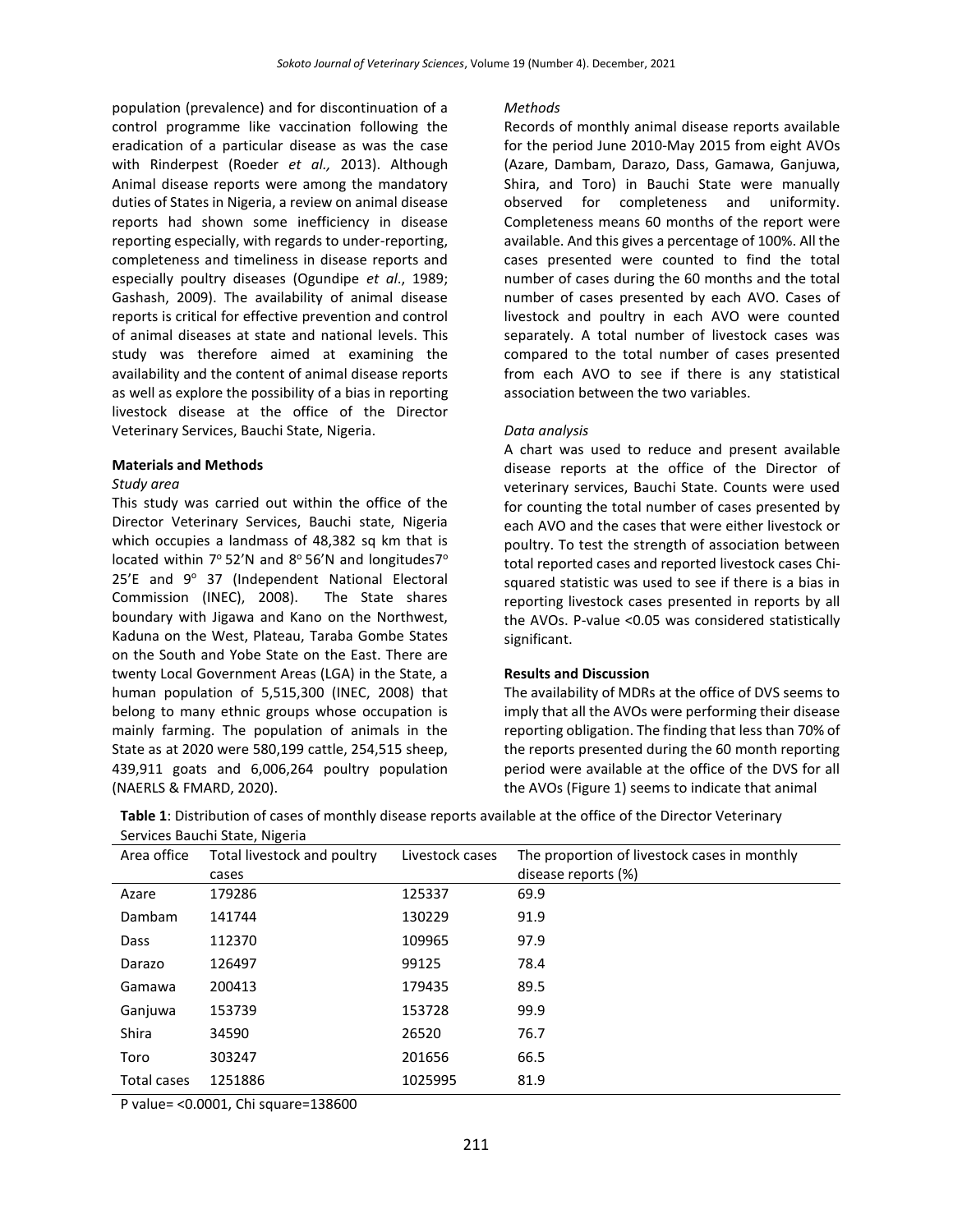diseases were underreported. Underreporting of diseases have the potential to yield inaccurate information that could negatively affect the computation of the amount (prevalence and incidence) of animal diseases in the State; and decisions on planning, funding, budgeting and prioritization of diseases that need to be controlled to avert losses that could be associated with a disease outbreak. Underreporting of animal disease found in



**Figure 1**: Distribution of monthly disease reports (%) presented by Area Veterinary Offices within a period of 60 months (June 2010- May 2015) at the office of the Director Veterinary Services, Bauchi State, Nigeria

this study agrees with the findings of Gashash (2009) in some states in Nigeria and Tsofo (2012) in Borno State. These findings continually point to the need for better ways to improve disease reporting. Other contributory factors to low disease reporting especially of poultry cases could include the inability of village poultry farmers who mostly owned these chickens in Bauchi State to afford the cost of treating sick chicken and their preferences for consumption of sick chickens (Sule, 2017).

Even though a total of 1,251,886 cases (225,891 poultry and 1,025,995 livestock) were registered from all AVOs during the study period, disease reporting appears to be strongly associated with livestock cases in all AVOs (p <0.0001). This tends to imply that AVOs were reporting fewer poultry cases even though poultry has the largest population of animals in Bauchi State. Such findings may be attributed to low commercial poultry activity and low impact of veterinary services among village poultry (Adene & Oguntade, 2006).

The observation that all the AVOs use different formats to send monthly disease reports could make it tedious to summarize the report and use it effectively for decision making. This emphasizes the importance of adopting a standardized disease reporting format, such as using a customized disease reporting form or adopting the AU-IBAR disease reporting template which could enable users to send reports via electronic devices such as cell phones and computers.

The study recommends that the Bauchi State Department of Veterinary Services should enhance disease reporting among its staff through employing/deploying more staff to a unit that will discharge the duties of designing a format for disease reporting and also for collecting and compiling disease reports presented by AVOs. The State should re-train existing staff on how to report disease from their AVO using a particular format of disease reporting. The State should introduce the use of electronic means of disease reporting to an appointed computer literate desk officer who will receive the MDRs report via computers and cell phones. The State should provide incentives to staff that consistently have their reports available at the office of the Director of Veterinary Services and also punish those who do not provide their reports on time.

## **Conflict of Interest**

The authors declare that there is no conflict of interest.

#### **References**

- Adene DF & Oguntade AE (2006). *Structure and Importance of the Commercial and Village Based Poultry Industry in Nigeria,* FAO, Rome, Italy. Pp 1-109.
- Gashash IA (2009). *Annual Assessment of Disease Reporting Performance of States.*  Epidemiology Unit, Federal Department of Livestock, Nigeria.